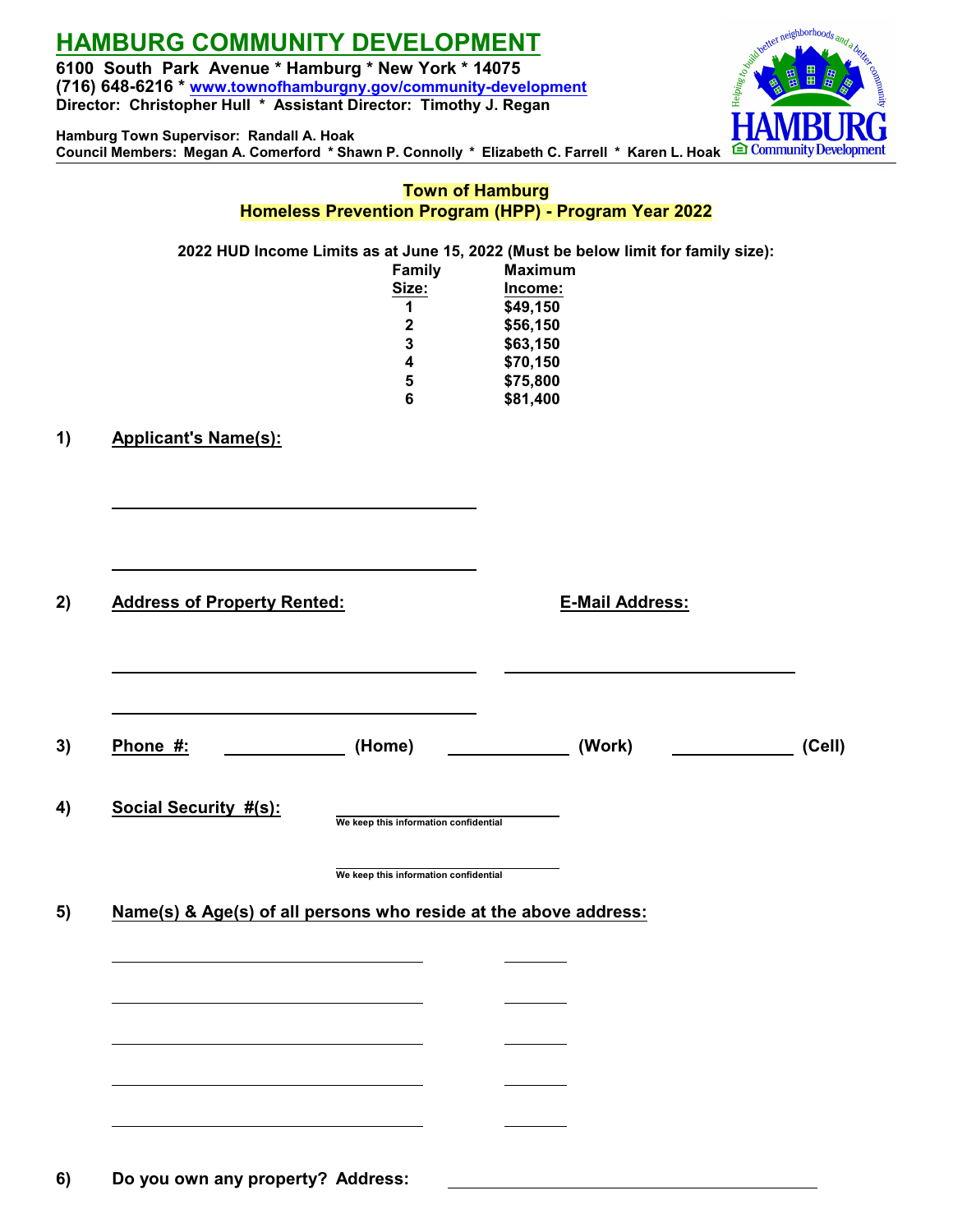## **7) Employment Listing for all persons over 18:**

| <b>Employer's Name:</b>                                                                                    |                                                                                                                                                                                                                               |
|------------------------------------------------------------------------------------------------------------|-------------------------------------------------------------------------------------------------------------------------------------------------------------------------------------------------------------------------------|
| <b>Employer's Address:</b>                                                                                 |                                                                                                                                                                                                                               |
| <b>Employer's Name:</b>                                                                                    |                                                                                                                                                                                                                               |
|                                                                                                            | the control of the control of the control of the control of the control of the control of the control of the control of the control of the control of the control of the control of the control of the control of the control |
| <b>Employer's Address:</b>                                                                                 |                                                                                                                                                                                                                               |
| <b>Employer's Name:</b>                                                                                    |                                                                                                                                                                                                                               |
| <b>Employer's Address:</b>                                                                                 |                                                                                                                                                                                                                               |
|                                                                                                            |                                                                                                                                                                                                                               |
| <b>Employer's Name:</b>                                                                                    |                                                                                                                                                                                                                               |
|                                                                                                            |                                                                                                                                                                                                                               |
|                                                                                                            |                                                                                                                                                                                                                               |
|                                                                                                            | What Homeless Prevention Program (HPP) measures are you applying for?                                                                                                                                                         |
| <b>Employer's Address:</b><br><b>Gross Annual Income for Household:</b>                                    | $\frac{1}{2}$                                                                                                                                                                                                                 |
|                                                                                                            | See Exhibit "A" for required income documentation (provide copies only).                                                                                                                                                      |
|                                                                                                            |                                                                                                                                                                                                                               |
| <b>Total Number of Persons Residing in Household:</b><br>Number of children under the age of eighteen (18) |                                                                                                                                                                                                                               |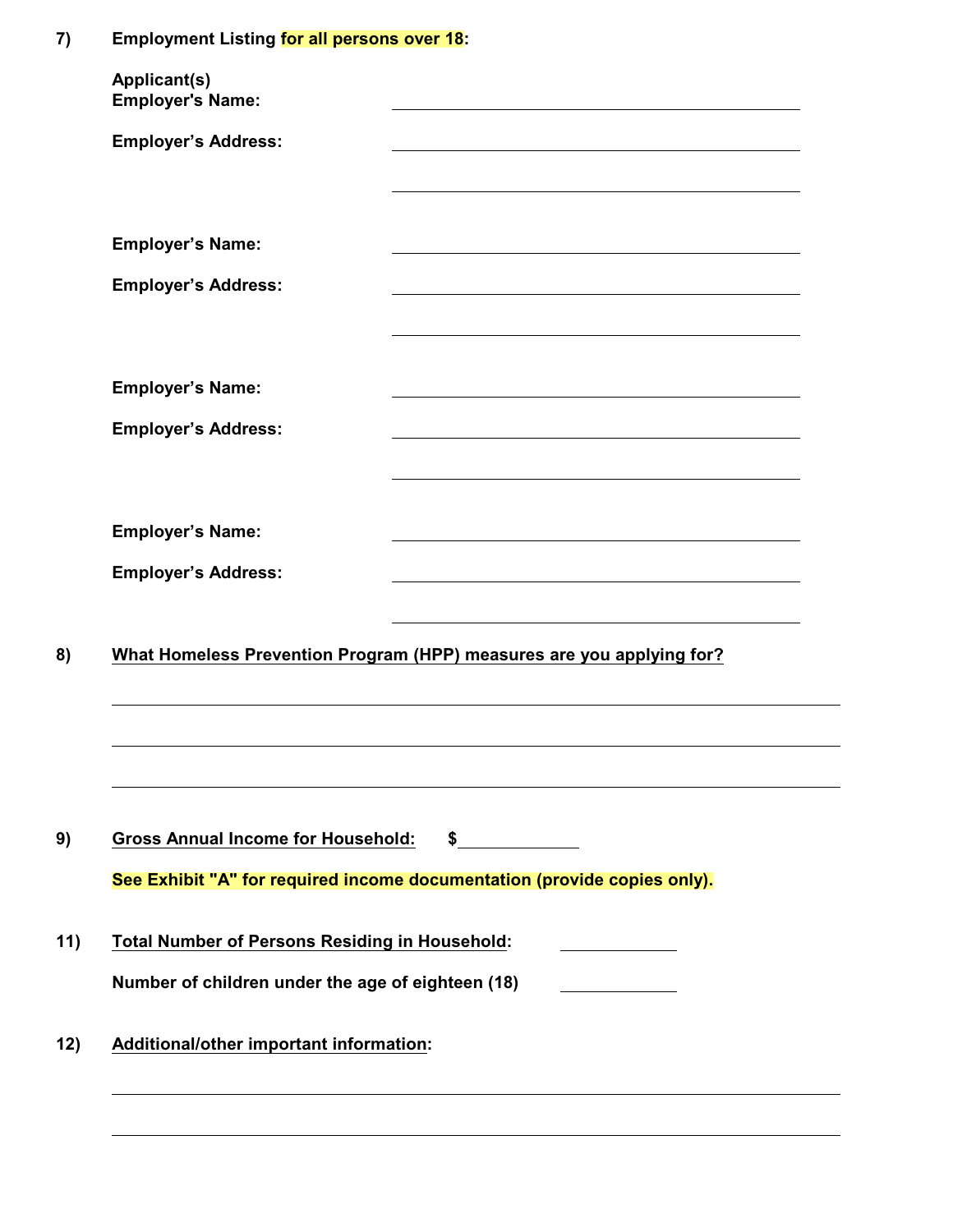## **CONFIDENTIAL FINANCIAL STATUS REPORT**

| Applicant(s) Name(s):                                 |                                                                                  |                                                |                                                                                                                                                                                                                                |  |
|-------------------------------------------------------|----------------------------------------------------------------------------------|------------------------------------------------|--------------------------------------------------------------------------------------------------------------------------------------------------------------------------------------------------------------------------------|--|
| Address:                                              |                                                                                  |                                                |                                                                                                                                                                                                                                |  |
| Number of children living within the dwelling:        |                                                                                  |                                                | Ages: the contract of the contract of the contract of the contract of the contract of the contract of the contract of the contract of the contract of the contract of the contract of the contract of the contract of the cont |  |
| Total GROSS Monthly income for entire household: \$   |                                                                                  |                                                |                                                                                                                                                                                                                                |  |
|                                                       |                                                                                  | <b>LIABILITIES</b>                             |                                                                                                                                                                                                                                |  |
| Rent Payment(s): [ ]Yes [ ]No Current Monthly Rent \$ |                                                                                  |                                                |                                                                                                                                                                                                                                |  |
|                                                       | Delinquent in Rent Payment(s): [ ]Yes [ ]No Current Delinquent Amount __________ |                                                |                                                                                                                                                                                                                                |  |
| Lot Rent:                                             |                                                                                  |                                                |                                                                                                                                                                                                                                |  |
|                                                       | Homeowners Insurance: [ ]No   [ ] Yes \$ ____________ Month / Year               |                                                |                                                                                                                                                                                                                                |  |
|                                                       |                                                                                  | <b>Utilities:</b>                              |                                                                                                                                                                                                                                |  |
| Heat: [ ]Natural Gas [ ]Oil [ ]Electric               |                                                                                  | \$ /Month - # of months in default?            |                                                                                                                                                                                                                                |  |
| Electric:                                             |                                                                                  | \$ /Month - # of months in default?            |                                                                                                                                                                                                                                |  |
| Water:                                                |                                                                                  | $\frac{1}{2}$ /Month - # of months in default? |                                                                                                                                                                                                                                |  |
| \$<br>/Month - $\#$ of months in default?<br>Phone:   |                                                                                  |                                                |                                                                                                                                                                                                                                |  |
| <b>TOTAL Average Utility Costs/Month:</b>             |                                                                                  |                                                |                                                                                                                                                                                                                                |  |
|                                                       |                                                                                  | <b>CREDITORS OWED:</b>                         |                                                                                                                                                                                                                                |  |
| Creditor:                                             | Monthly Payment:                                                                 | Balance Due: Current or Past Due               |                                                                                                                                                                                                                                |  |
|                                                       | \$                                                                               | \$                                             | [ ] Current [ ] Past Due                                                                                                                                                                                                       |  |
|                                                       | \$                                                                               | \$                                             | [ ] Current [ ] Past Due                                                                                                                                                                                                       |  |
|                                                       | \$                                                                               | $\sim$                                         | [ ] Current [ ] Past Due                                                                                                                                                                                                       |  |
|                                                       | \$                                                                               | \$                                             | [ ] Current [ ] Past Due                                                                                                                                                                                                       |  |
|                                                       | $\frac{1}{2}$                                                                    | $\sim$                                         | [ ] Current [ ] Past Due                                                                                                                                                                                                       |  |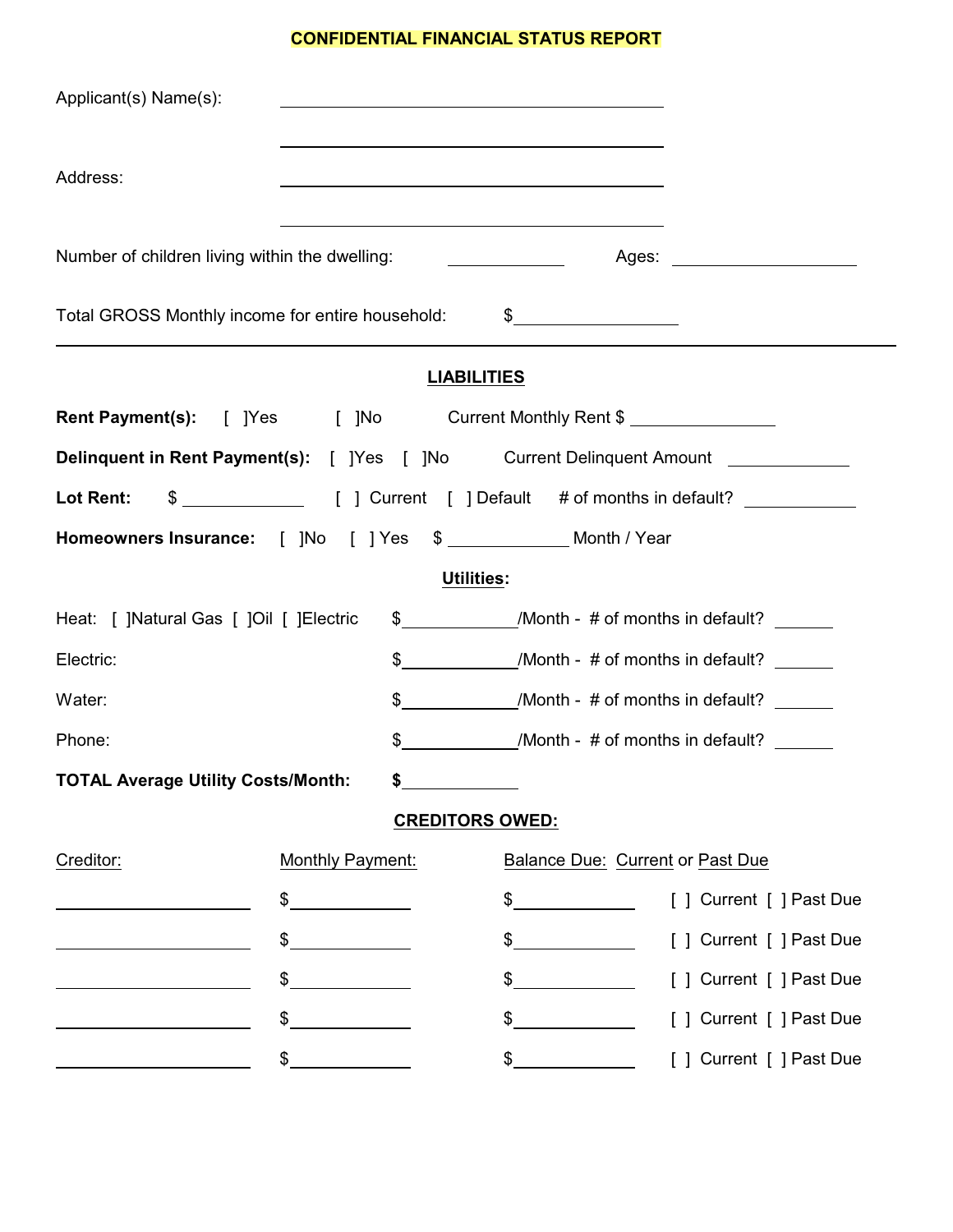**HAMBURG COMMUNITY DEVELOPMENT 6100 South Park Avenue \* Hamburg \* New York \* 14075 (716) 648-6216 \* [www.townofhamburgny.gov/community-development](http://www.townofhamburgny.com/cdbg) Director: Christopher Hull \* Assistant Director: Timothy J. Regan**

**Hamburg Town Supervisor: Randall A. Hoak Council Members: Megan A. Comerford \* Shawn P. Connolly \* Elizabeth C. Farrell \* Karen L. Hoak**

## **Homeless Prevention Program (HPP) Authorizations/Certifications**

### **"Authorization to Receive and Verify Credit Information"**

(I)(We) hereby consent to the sharing among you of any credit information which (I)(we) obtain for the purpose of processing (my)(our) application for the Town of Hamburg Homeless Prevention Program. (I)(We) waive any rights which (I)(we) may have to keep that information confidential so long as it is shared only among you for determining my eligibility to receive any funds through this program. (I)(We) also agree to hold harmless the Town of Hamburg from any claims or damages for use of that information in the manner provided by this waiver. NOTICE TO APPLICANT: By signing this form you consent to lenders sharing credit information about you to process this application.

**SIGNATURE(S):** 

**DATE:** 

### **"Authorization to Receive and Verify Employment Information"**

(I)(We) hereby consent to the sharing among you of any credit information which (I)(we) obtain for the purpose of processing (my)(our) application for the Town of Hamburg Homeless Prevention Program. (I)(We) waive any rights which (I)(we) may have to keep that information confidential so long as it is shared only among you for determining my eligibility to receive any funds through this program. (I)(We) also agree to hold harmless the Town of Hamburg from any claims or damages for use of that information in the manner provided by this waiver. NOTICE TO APPLICANT: By signing this form you consent to lenders sharing credit information about you to process this application.

**SIGNATURE(S):** 

**DATE:** 

I hereby certify that I/We am/are the occupant(s) of the rental unit to be included within the Town of Hamburg Homeless Prevention Program. To the best of my knowledge, all of the information provided above is true and accurate. I agree to cooperate with the Town of Hamburg Department of Community Development which is administering this program and to comply with their specified rules and procedures.

The above information provided within this application is true and accurate to the best of my knowledge. I am aware that Section 1001 of Title 18 of the United States code makes it a criminal offense to make willful false statements or misrepresentations to any department or agency of the United States as to matters within its jurisdiction. **In addition,** I also certify that all information provided in this program application and all financial information provided to the Town of Hamburg is true and accurate. If upon further review, information that was provided to the Town of Hamburg for program purposes is found to be false, I understand that criminal proceedings will be commenced.

**SIGNATURE(S):** 

**DATE:** 

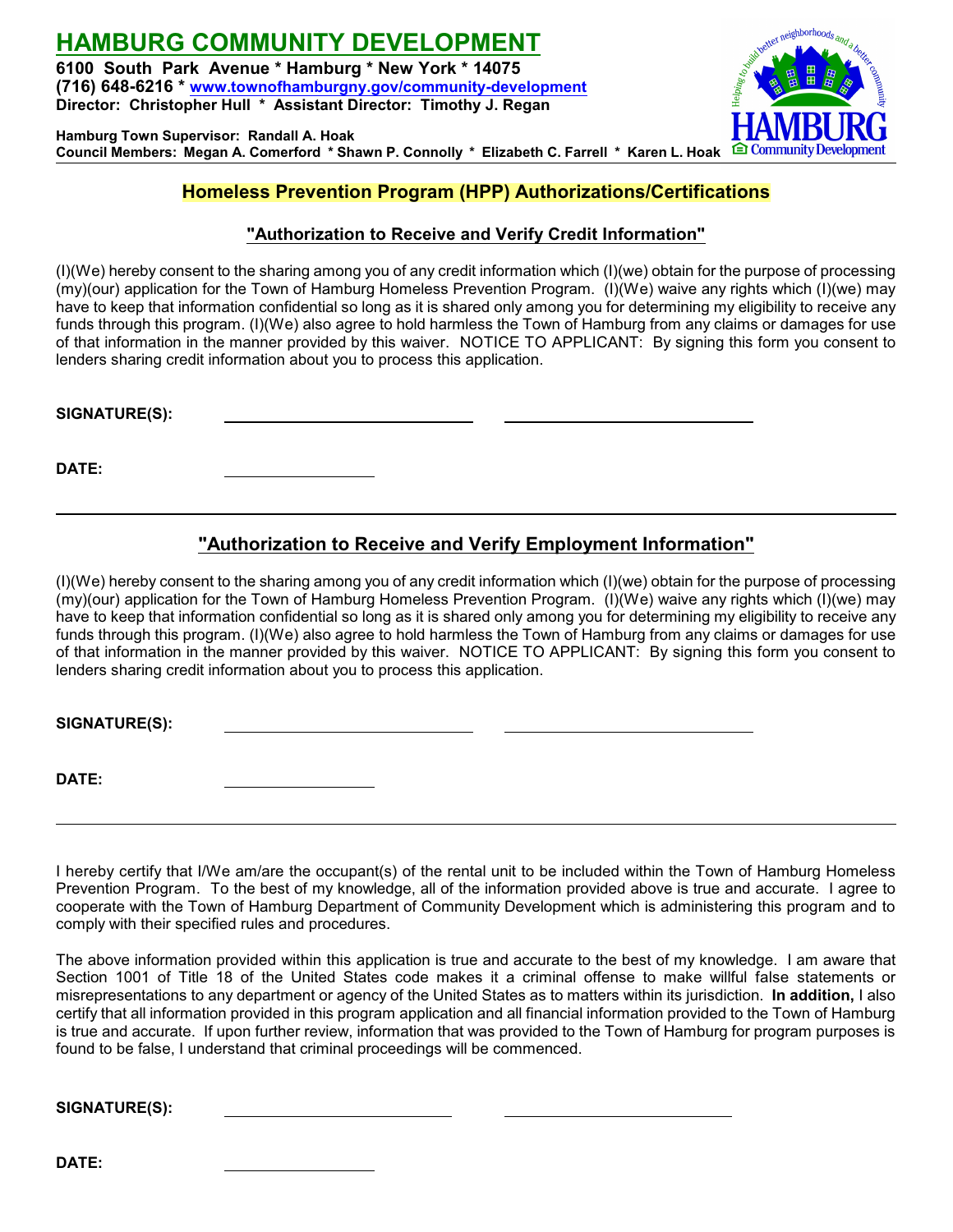**6100 South Park Avenue \* Hamburg \* New York \* 14075 (716) 648-6216 \* [www.townofhamburgny.gov/community-development](http://www.townofhamburgny.com/cdbg) Director: Christopher Hull \* Assistant Director: Timothy J. Regan**



**Hamburg Town Supervisor: Randall A. Hoak**

**Council Members: Megan A. Comerford \* Shawn P. Connolly \* Elizabeth C. Farrell \* Karen L. Hoak**

### **Exhibit "A"**

### **Town of Hamburg - Homeless Prevention Program (HPP) Income Verification & Required Documents (Copies ONLY)**

- 1) Copy of Rental Agreement for unit being rented or Copy of lot rent lease agreement.
- 2) Copy of eviction notice.
- 3) Copy of renters/homeowners insurance policy.
- 4) Copy of latest federal and state income tax filings (INCLUDING ALL SCHEDULES AND W-2's).
- 5) Verification of checking and savings accounts, interest and annuities. (Provide last three months statements from your financial institution.
- 6) Verification of employment (four most recent pay stubs for all employed occupants).
- 7) Verification of benefits: (Provide copies of notice of award or benefit)
	- a) Social Security
	- b) Pension
	- c) SSI
	- d) Disability
	- e) Alimony/child support
	- f) Food stamps/HEAP/Etc.
	- g) Veterans
	- h) Unemployment
	- I) Welfare
	- j) Insurance dividends
	- k) Other
- 8) Verification of ALL land owned (Deed or title to property).
- 9) Verification of certificates of deposit (produce all financial documentation).

Please submit income documentation from the list above that applies to all members of your household

| 2022 HUD Income Limits as at June 15, 2022: | Family | Maximum  |
|---------------------------------------------|--------|----------|
|                                             | Size:  | Income:  |
|                                             |        | \$49,150 |
|                                             | 2      | \$56,150 |
|                                             | 3      | \$63,150 |
|                                             | 4      | \$70,150 |
|                                             | 5      | \$75,800 |
|                                             | 6      | \$81,400 |

### **Homeless Prevention Program (HPP)** - **HUD Data Collection ONLY** (Not for program selection)

| <b>Ethnicity:</b> | (Select only one) | <b>Hispanic or Latino:</b>                             |  |
|-------------------|-------------------|--------------------------------------------------------|--|
|                   |                   | <b>Not Hispanic or Latino:</b>                         |  |
| <b>Race:</b>      |                   | (Select one or more) American Indian or Alaska Native: |  |
|                   |                   | Asian:                                                 |  |
|                   |                   | <b>Black or African American:</b>                      |  |
|                   |                   | Native Hawaiian or Other Pacific Islander:             |  |
|                   |                   | White:                                                 |  |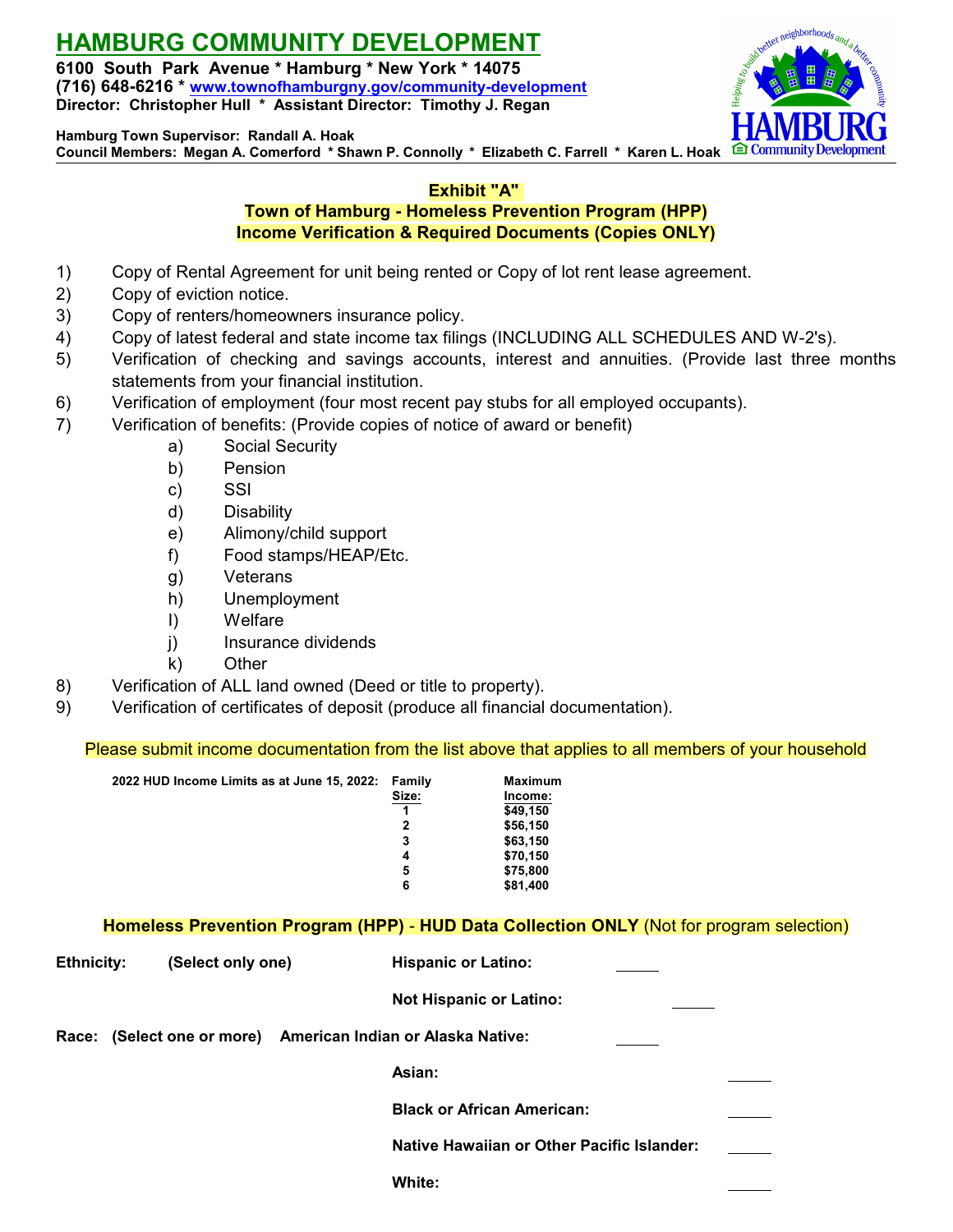**6100 South Park Avenue \* Hamburg \* New York \* 14075 (716) 648-6216 \* [www.townofhamburgny.gov/community-development](http://www.townofhamburgny.com/cdbg) Director: Christopher Hull \* Assistant Director: Timothy J. Regan**

**Hamburg Town Supervisor: Randall A. Hoak Council Members: Megan A. Comerford \* Shawn P. Connolly \* Elizabeth C. Farrell \* Karen L. Hoak**

### **Form to Obtain/Release Confidential Information - Homeless Prevention Program**

I/We, hereby authorize the Town

of Hamburg Department of Community Development to *obtain/release* information *from/to* (community manager, landlord, utility company contact(s), employer(s), attorney, etc.) for the purpose of expediting my progress into/through the Homeless Prevention Program (HPP). This information will be utilized for this program only.

| Name:                     | (1 <sup>st</sup> Contact)   | Name:                     | $(2nd$ Contact)              |
|---------------------------|-----------------------------|---------------------------|------------------------------|
| Address:                  |                             | Address:                  |                              |
| Phone #:<br>Relationship: |                             | Phone #:<br>Relationship: |                              |
| Name:                     | $\overline{3^{rd}$ Contact) | Name:                     | $\overline{(4^{th}$ Contact) |
| Address:                  |                             | Address:                  |                              |
| Phone #:<br>Relationship: |                             | Phone #:<br>Relationship: |                              |

By completing this form, the Town of Hamburg Department of Community Development is authorized to discuss my file/case with the above named person(s). I understand that I waive any and all confidentiality I have with the Town of Hamburg Department of Community Development for this purpose. Furthermore, with my signature, I understand that the Town of Hamburg, the United States Department of Housing and Urban Development, the State of New York nor the County of Erie, its employees/agents are NOT responsible or liable for any breach of confidentiality, liability or damage which might arise from the release of confidential information for the purpose of this program.

**Client Signature** Client Signature Client Signature

#### **STATE OF NEW YORK) COUNTY OF ERIE) SS:**

On the \_\_\_\_\_ day of\_\_\_\_\_\_\_\_\_\_\_\_\_\_\_\_\_\_\_\_,in the year \_\_\_\_\_, before me, the undersigned, a notary public in and for said<br>state, personally appeared **the interpared**, personally known to me or proved to me on the basis of  $\overline{\phantom{a}}$ , personally known to me or proved to me on the basis of **satisfactory evidence to be the individual(s) whose name(s) is/are subscribed to the within instrument and acknowledged to me that he/she/they executed the same in his/her/their capacity(ies), and that by his/her/their signature(s) on the instrument, the individual(s), or the person upon behalf of which the individual(s) acted, executed the instrument.**

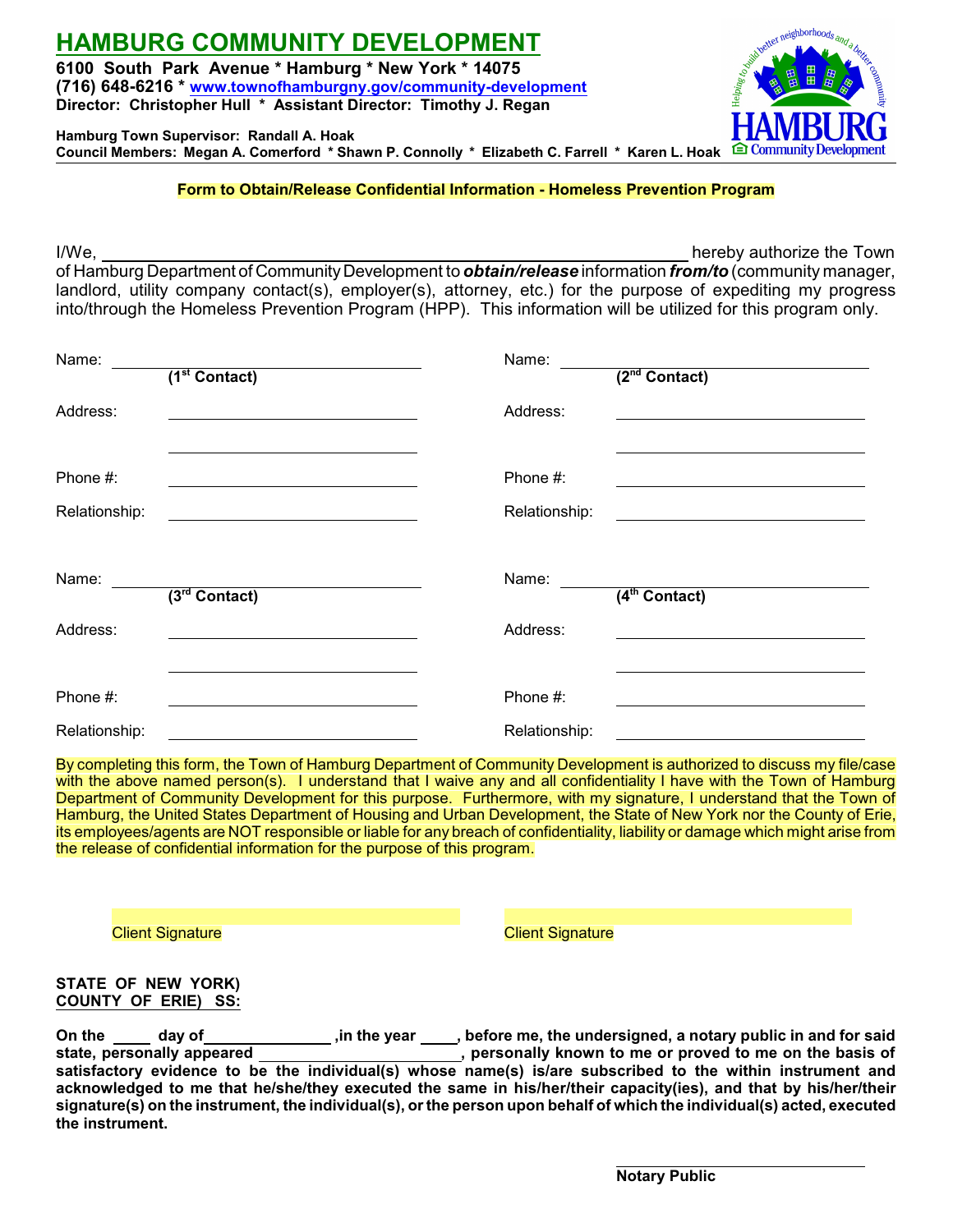**6100 South Park Avenue \* Hamburg \* New York \* 14075 (716) 648-6216 \* [www.townofhamburgny.gov/community-development](http://www.townofhamburgny.com/cdbg) Director: Christopher Hull \* Assistant Director: Timothy J. Regan**



**Hamburg Town Supervisor: Randall A. Hoak**

**Council Members: Megan A. Comerford \* Shawn P. Connolly \* Elizabeth C. Farrell \* Karen L. Hoak**

### **Town of Hamburg Homeless Prevention Program (HPP) Guidelines**

The goal of this Homeless Prevention Program **\*** (HPP) is to provide assistance to the following:

- I) Class of Assistance:
	- A) Low and moderate income persons/families that are at risk of becoming homeless or will otherwise become homeless.
	- B) Low and moderate income persons/families who are in most need of temporary assistance.
- **\* = Due to the funding source for this program, assistance will be provided to persons/families who are most likely to achieve and maintain stable housing once they have been assisted by our program. Eligibility is limited to a one (1) time use (subject to funding/availability)**
	- II) Definitions:
		- A) Low and moderate income (as of June 15, 2022):

| Family    | Maximum  |                                 |
|-----------|----------|---------------------------------|
| Size:     | Income:  |                                 |
| 1         | \$49,150 |                                 |
| 2         | \$56,150 |                                 |
| 3         | \$63,150 |                                 |
| 4         | \$70,150 |                                 |
| 5         | \$75,800 |                                 |
| 6         | \$81,400 |                                 |
| 7         | \$87,000 |                                 |
| 8 or more | \$92,600 | {Income limits are set by HUD.} |
|           |          |                                 |

- B) At Risk of becoming homeless:
	- 1) Household has received notice that they will be evicted.
	- 2) Household has experienced a sudden and significant loss of all income.
	- 3) Household has experienced a sudden and significant increase in their utility payments to the point where they can no longer afford them.
- C) Homeless:
	- 1) Living on the street, car, park, sidewalk, or abandoned building.
	- 2) Living in an emergency shelter.
	- 3) Is being evicted within a week from a private dwelling.
	- 4) Is being discharged from an institution without having anywhere to go/reside.
	- 5) Is fleeing existing housing due to one of the following reasons: (Domestic Violence; Physical Abuse; Sexual Abuse; etc.)
- III) Specific Measures:

Measures provided to clients/families must be utilized for clients/families that ARE currently homeless or AT RISK of being homeless with no appropriate, subsequent housing options along with lacking the financial resources and support network needed to obtain immediate replacement housing or to remain in their existing housing. Clients/families must be low or moderate income (80% of Erie County Median Income or lower based upon the criteria designated by HUD, which is subject to change at any time throughout the year) and must currently reside within the Town of Hamburg. All services and assistance to be provided on a temporary basis only. It is the intention of the Town of Hamburg to stabilize an existing household situation so that time and effort can then be directed to the client/family receiving case management assistance, housing search assistance, legal services, advocacy, and, in some cases, financial assistance from the Town of Hamburg, if funding is available in ample supply.